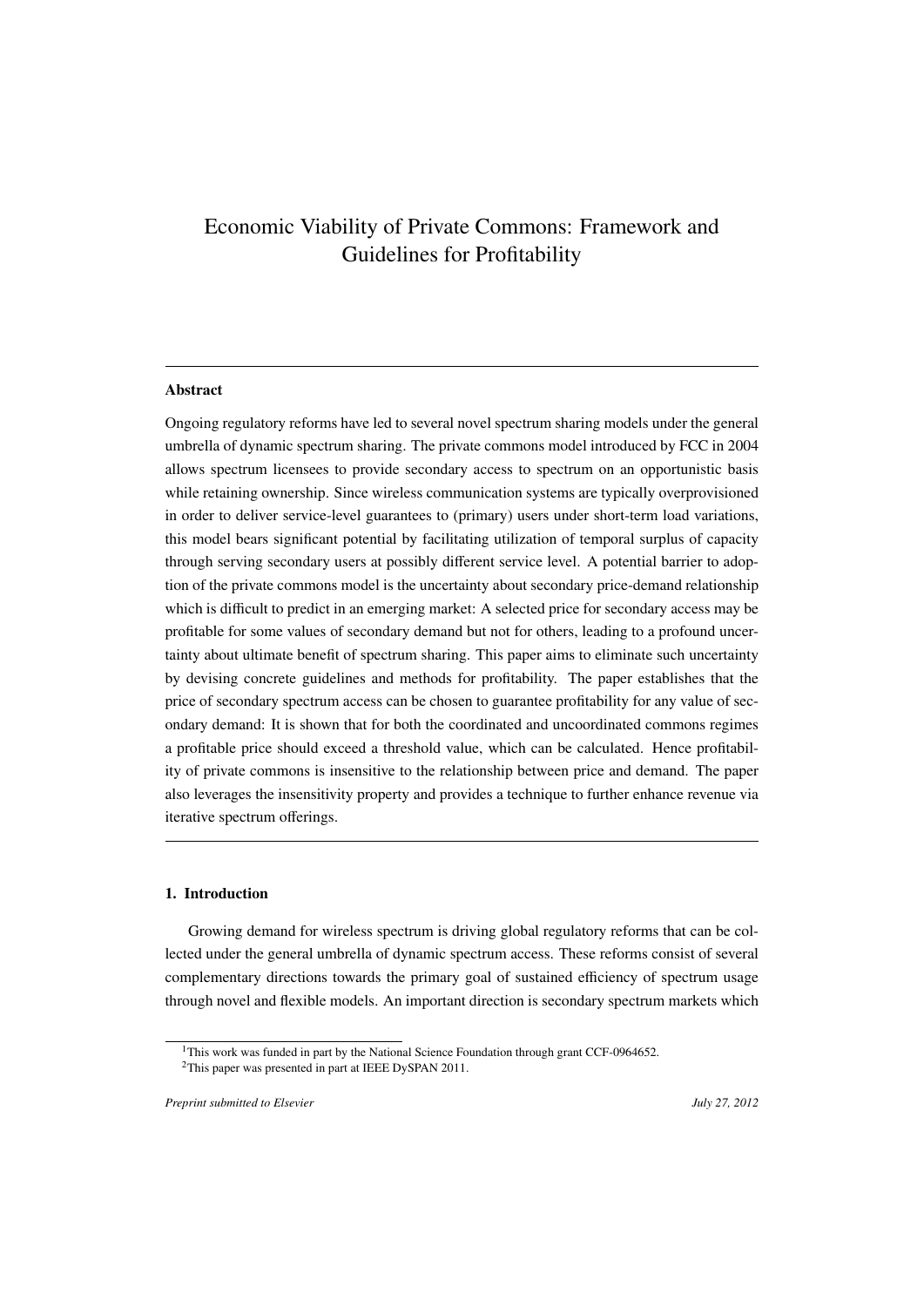hinge on extended property rights for license holders and facilitate high spectrum utilization by allowing spectrum ownership to float in response to varying demand and supply conditions.

Spectrum markets may operate at various time-scales. In the slow time-scale, transactions are in the form of long-term spectrum leases for exclusive use. An example of such markets is the spectrum exchange model presently offered by Spectrum Bridge Inc. In the fast time-scale, each transaction spans a shorter duration. In its Second Report and Order on Reconsideration and Second Further Notice of Rulemaking [1] the FCC introduced the *Private Commons* model as a framework for such transactions. In broad strokes, under the private commons model, ownership of spectrum remains with the licensee but the licensee may provide spectrum access to secondary users for a fee. Access may be *coordinated* by the licensee through signals that determine when or how it is allowed, or it may be *uncoordinated* thereby generating perception of commons for secondary users that is akin to the ISM bands. In effect, the model paves the way for spectrum spot-markets for temporal surplus of capacity from any primary usage.

Private commons have significant potential to increase spectrum utilization since communication systems are typically over-engineered in order to provide service guarantees in the face of unpredictable short-term variations in their load. For example, fundamental models of telephony [2] prescribe that to keep the denial of service rate below 5% the average load of a 16 channel spectrum band should be less than 11.50. This implies that about 12 of the 16 channels are busy on average; the remaining channels are typically used only during peak fluctuations of load to maintain the required service level. This observation is supported by a recent measurementbased study over 19,624 GSM base stations deployed in Germany [3], which reports that the majority of base station in crowded areas such as city centers remain underloaded at all times. Hence, in principle, a service provider can enhance its revenue by catering to secondary users at possibly lower service level on aggregate, while at the same time increasing spectrum utilization without compromising its primary service.

Realizing this potential requires that providing spectrum access under the private commons model is ultimately profitable for licensees. A transaction is profitable if its revenue exceeds its cost. In the present context, the revenue of a secondary spectrum access is the associated fee collected by the licensee. The cost of spectrum access seems harder to quantify and requires some analysis: Providing temporal access to spectrum incurs an *opportunity cost* for the licensee. This cost reflects the lost revenue due to the primary demand that could be serviced in the absence of the original access. Clearly this depends on the primary traffic load and it is arguable that the two quantities have a positive correlation. The difficulty of identifying the opportunity cost is further compounded by the spatial dimension of spectrum since effects of interference in fact extend beyond the geographical proximity of the location where spectrum is used. The illustration of Figure 1 helps explain the alluded networking effects: A transmission at the center precludes other spectrum access in zone 1 due to the interference it generates. While this externality appears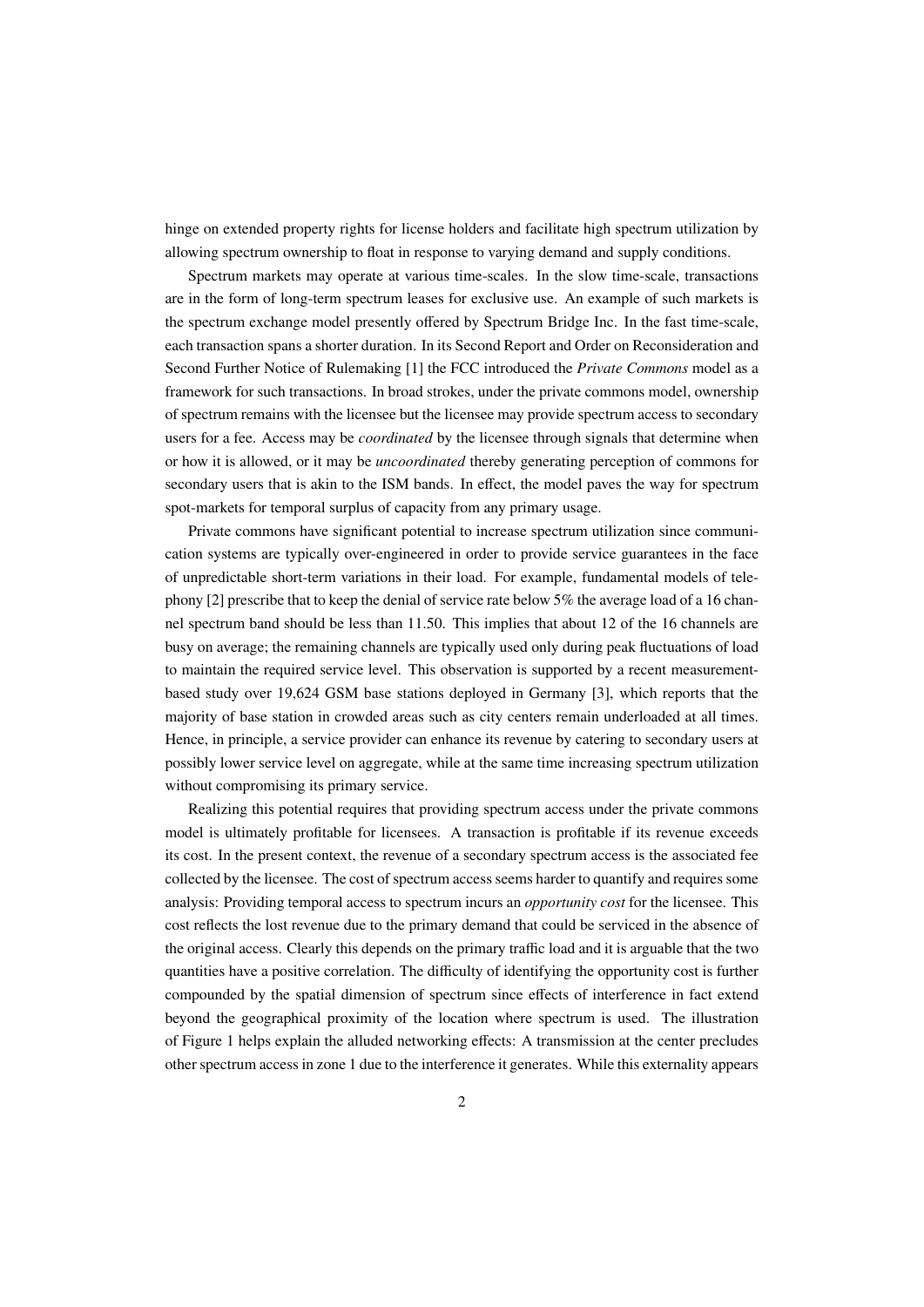

Figure 1: Graphical illustration of the example used to explain extended effect of interference.

negative, it would in fact help with spectrum access in zone 2 which would not have been possible had a spectrum access occurred at a geographically close portion of zone 1. Hence, the impact of the original transmission appears positive in zone 2. A similar argument can be made for negative externality in zone 3, and so on.

From the viewpoint of a spectrum licensee, opening a frequency band to secondary access entails determining a pricing strategy and a policy under which such access will be allowed. This pair does not single-handedly determine the net gain from spectrum sharing; the resulting profit also depends on the relationship between the stipulated price of secondary access and the demand that it generates. While the demand is typically non-increasing in price, an exact functional relationship is seldom available without exhaustive measurements, and it may further be time-varying due to market conditions. Yet this relationship can be of critical importance because a given secondary price may be profitable for some secondary demand values but not for others. For example, a low price may be marginally profitable if it generates low demand but at high demand the spectrum may be monopolized by secondary users at a bargain price, thereby leading to a loss. Conversely, one may ask if a low price may be profitable only if a large volume of secondary users are served; hence if it generates high enough demand but not otherwise. Evidently the spectrum sharing policy has bearing on the answer.

A considerably impactful situation arises if for any chosen value of the secondary access price there is at least one secondary demand value for which spectrum sharing leads to a loss by the licensee. As the underlying demand curve is not explicitly available, the licensee then cannot be sure whether it will have to operate at an unfavorable price-demand regime. This uncertainty may constitute a barrier for the private commons model.

In this paper we show that the price of secondary access can be chosen to guarantee profitability regardless of the demand that it generates. Such a price should exceed a threshold value, which can be calculated. The value of the threshold depends on whether the private commons is coordinated or not. Figure 2 illustrates the pricing guideline under the uncoordinated model where no admission criteria are imposed on secondary access requests except for avoiding in-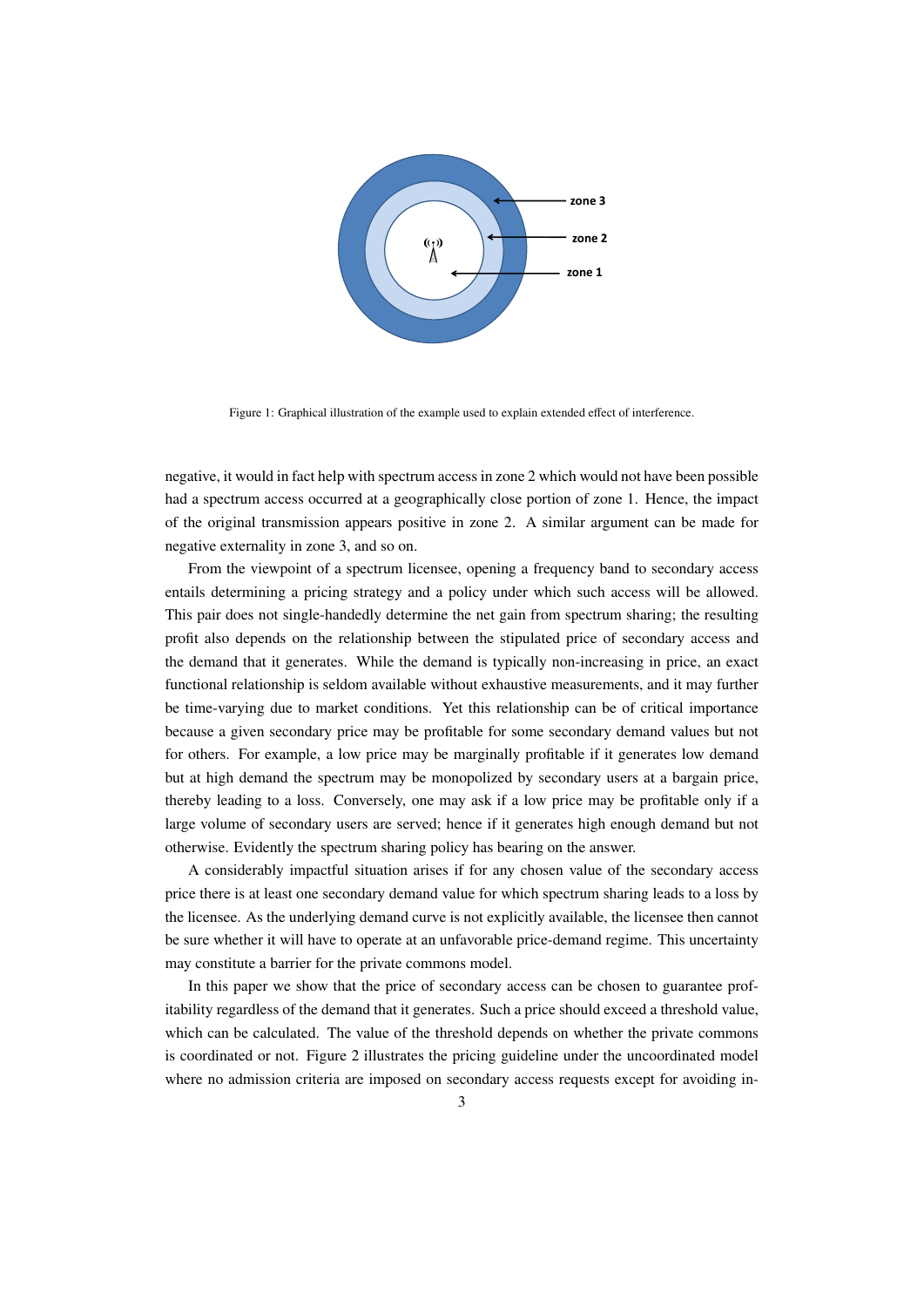

Figure 2: Guideline for profitable pricing strategy for uncoordinated secondary access. The curve indicates critical prices above which secondary access is profitable for the corresponding value of primary demand, regardless of the secondary demand.

terference with existing users. To involve all relevant quantities, the figure shows the threshold after normalizing it with the average revenue obtained from one primary spectrum access. The horizontal axis is primary demand<sup>3</sup> per channel -if the spectrum in question is divided into subchannels. The alluded opportunity cost of secondary access increases with increasing primary demand, and so does the profitability threshold. The threshold price of coordinated commons is substantially smaller but it entails complex management that may be undesirable for practical purposes.

The rest of this paper is structured as follows. Section 2 provides brief pointers to related work. A simple yet insightful spatial model for spectrum access is introduced in Section 3. Section 4 describes profitability of private commons under the considered model and illustrates its interplay with the demand curve. Sections 5 and 6 describe pricing of respectively coordinated and uncoordinated commons in a way to achieve profitability regardless of the demand curve. The conclusions reported in these sections are derived from technical analysis details of which can be found in [15]. In Section 7, we also provide a pricing technique that leverages the insensitivity of profitability to further enhance the revenue. The paper concludes with final remarks in Section 8.

#### 2. Background

The notion of using unlicensed commons for allocating spectrum bands has been embraced as one alternative to the traditional command-and-control model. Another alternative is the property

<sup>3</sup>Throughout the paper the unit of demand is Erlangs, i.e. average number of placed requests per unit time. Hence the term refers to a scalar number that implicitly accounts for randomness and fluctuations in instantaneous spectrum load.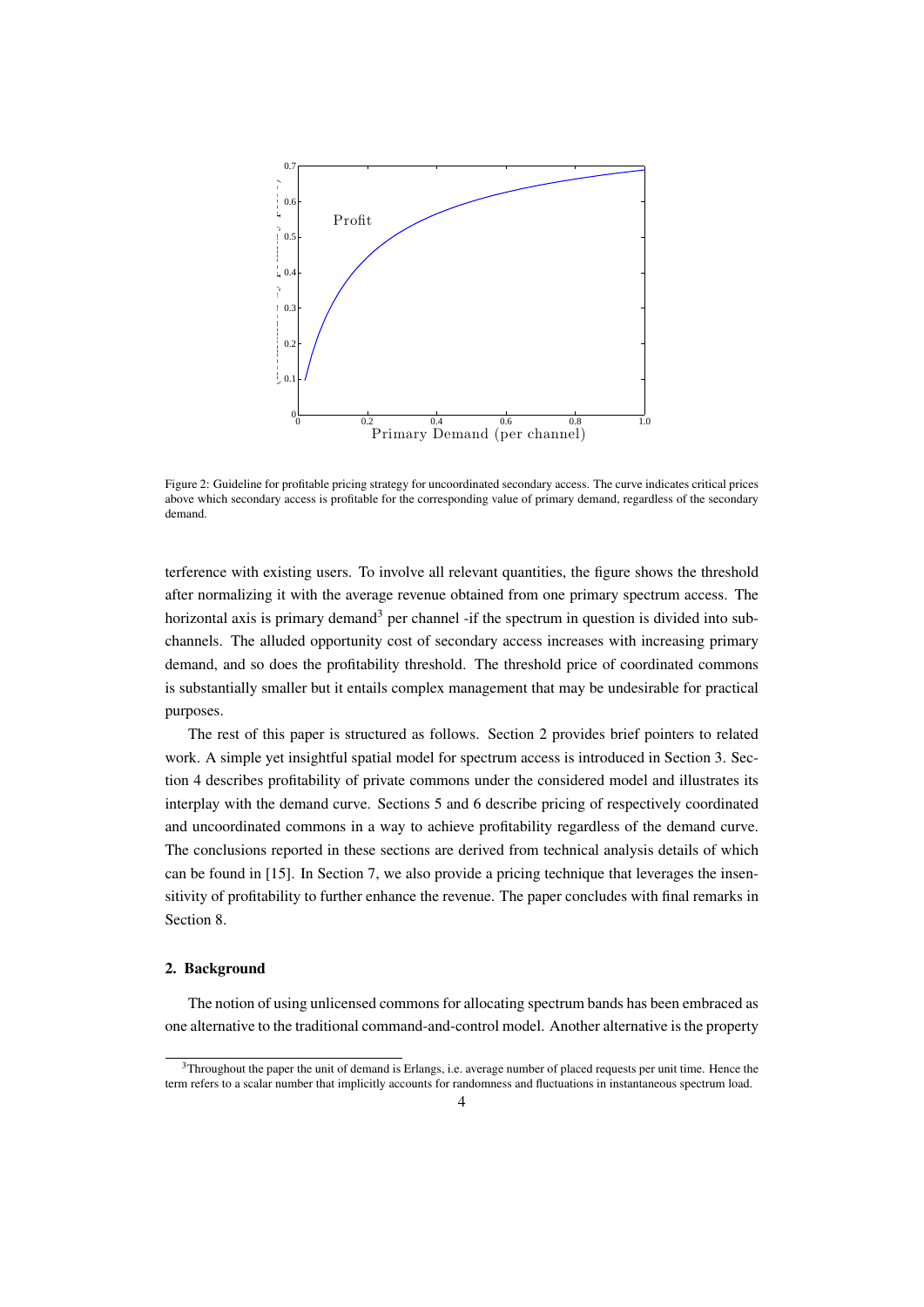rights model initially devised by Coase in his seminal paper in 1959 [4]. While there seems to be consensus among the regulatory community on the need to liberate spectrum bands, a debate is taking place on choosing the proper model. For example, in the course of defending the property rights model, Hazlett and Leo argue that uncoordinated interference can lead to conflict between users and only liberal licenses can improve social coordination [5]. In the same time, proponents of spectrum commons establish strong correspondence between the command-andcontrol model and the property rights model [6]. Their advocacy is influenced by the successful experience with the ISM band and the widespread use of the Wi-Fi technology. In this regard, the private commons model appears to be a suitable model that takes from the two worlds. A taxonomy of the different types of commons is provided by Buddhikot in [7] which promotes private commons as one coordinated type that allows for enforcing access policies.

There is a bulk of work in the literature that address challenges which impede successful implementation of different spectrum sharing models. For example, Lehr et al. detail issues in implementing spectrum commons that range from power control to privacy and security issues [8, 9]. Tonmukayakul and Weiss address the dimensionality nature of radio spectrum (e.g., space, time, frequency) that need to be accounted for in any viable implementation [10] and Peha describes pros and cons of various spectrum sharing mechanisms [11, 12].

However, the authors of the paper are not aware of fundamental analysis on economic viability of private commons as a joint economic and engineering problem. A notable exception perhaps is [13], which studies conditions for market liquidity in exchange-based spectrum trading. A salient feature of the present paper is to provide licensees with tangible guidelines for profitability based on realistic technical models. In this respect, the paper presents a quantitative account for evaluating the opportunity cost for using spectrum.

#### 3. Spatio-temporal Model of Spectrum

Spatial properties of spectrum sharing can be conveniently modeled using a graph representation. An example of such a graph, which has been popular in analysis of cellular networks, is illustrated in Figure 3. In this representation, each circle (vertex) represents a geographical location. An edge is drawn between two circles if the same band of spectrum cannot be utilized simultaneously at the two locations represented by the vertices, due to interference. In that case the two locations are designated as *neighbors*. Thus, if a band is in use at one location it cannot be used at *any* neighboring location.

In a cellular service context, each vertex of the graph may represent a cell with an associated base station. Alternatively, in a general private commons context, the graph may represent a suitable discretization of space. In that case, the number of edges per node in the graph would be increasing with the resolution of the spatial representation. The analytical discussion of the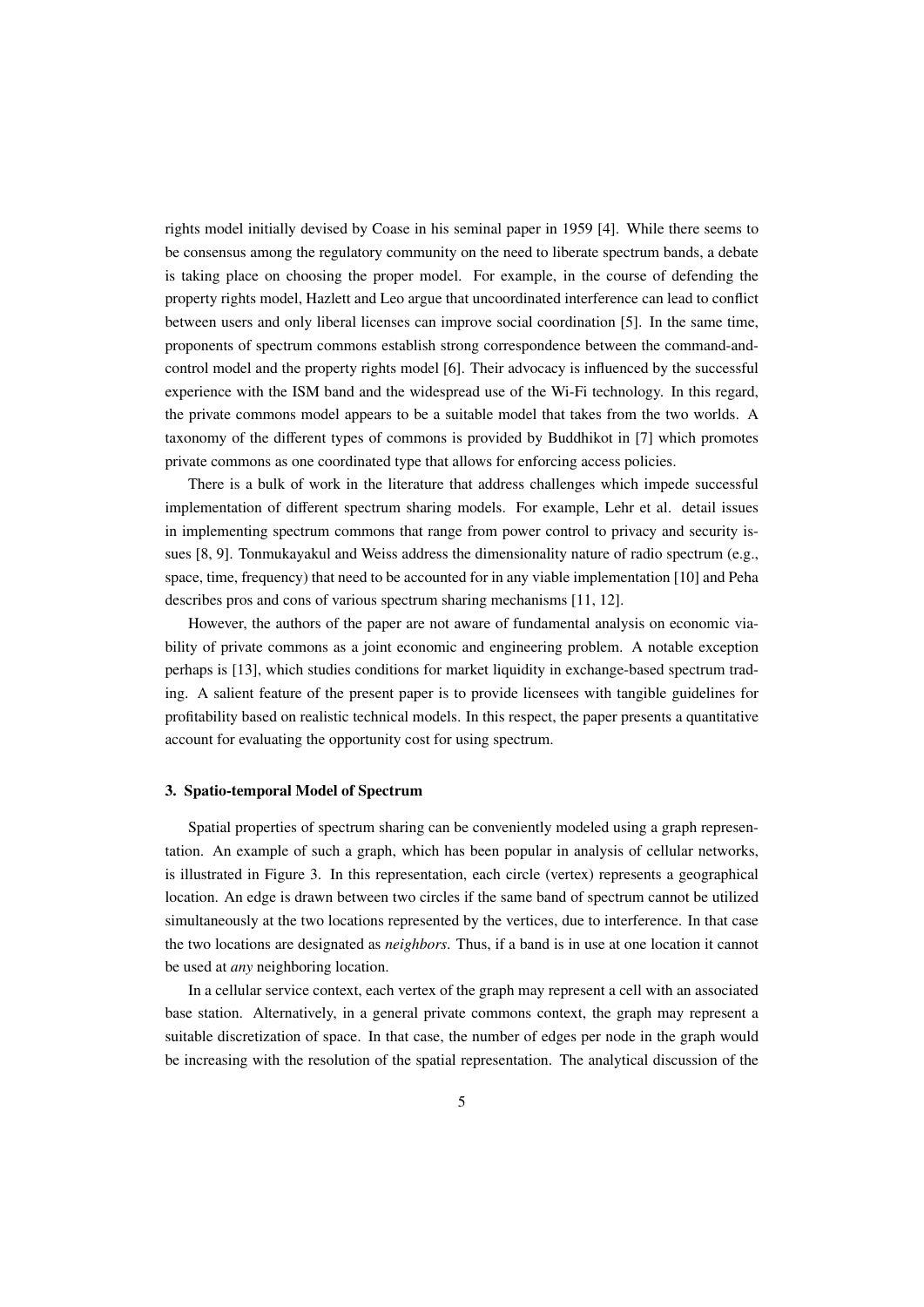

Figure 3: The hexagonal lattice topology used in modeling spatial aspects of spectrum.

paper does not make any assumptions on the topology of the graph, though all numerical values that are reported in the paper are based on the popular hexagonal lattice in Figure 3.

Spectrum demand studied in this work is composed of two types of requests; *primary* and *secondary*. At each location, requests of either type arrive randomly. We will denote the average number of primary requests that arrive per unit time by  $\lambda_1$ . Similarly  $\lambda_2$  denotes the same quantity for secondary requests. If a request at some location is granted then it holds spectrum at that location for unit time on average. During that time spectrum is not available to incoming requests at that location as well as at neighboring locations and such requests are denied.

For the spectrum licensee, a granted request generates revenue  $r_1$  if it is primary, and revenue  $r<sub>2</sub>$  if it is secondary. These values may reflect deterministic charges per granted request or average charges if, for example, a granted request is charged based on usage. The licensee does not generate revenue from denied requests.

Primary requests are identified with legacy users of the spectrum provider where it is assumed that such requests are granted whenever possible. That is, a primary request at a certain location is granted if at the time of the request all neighboring locations (locations that share no edge with that location) are idle. Secondary requests, on the other hand, represent opportunity to increase revenue beyond what can be obtained from the primary requests. Towards that end, secondary requests may possibly be admitted selectively according to a *spectrum sharing policy*. Hence, a secondary request may possibly be denied even if interference requirements do not dictate so.

# 4. Profitability Definitions

Profitability from a given spectrum sharing policy is defined relative to the spectrum provider's long-term revenue in the absence of any secondary requests. This reference value is therefore the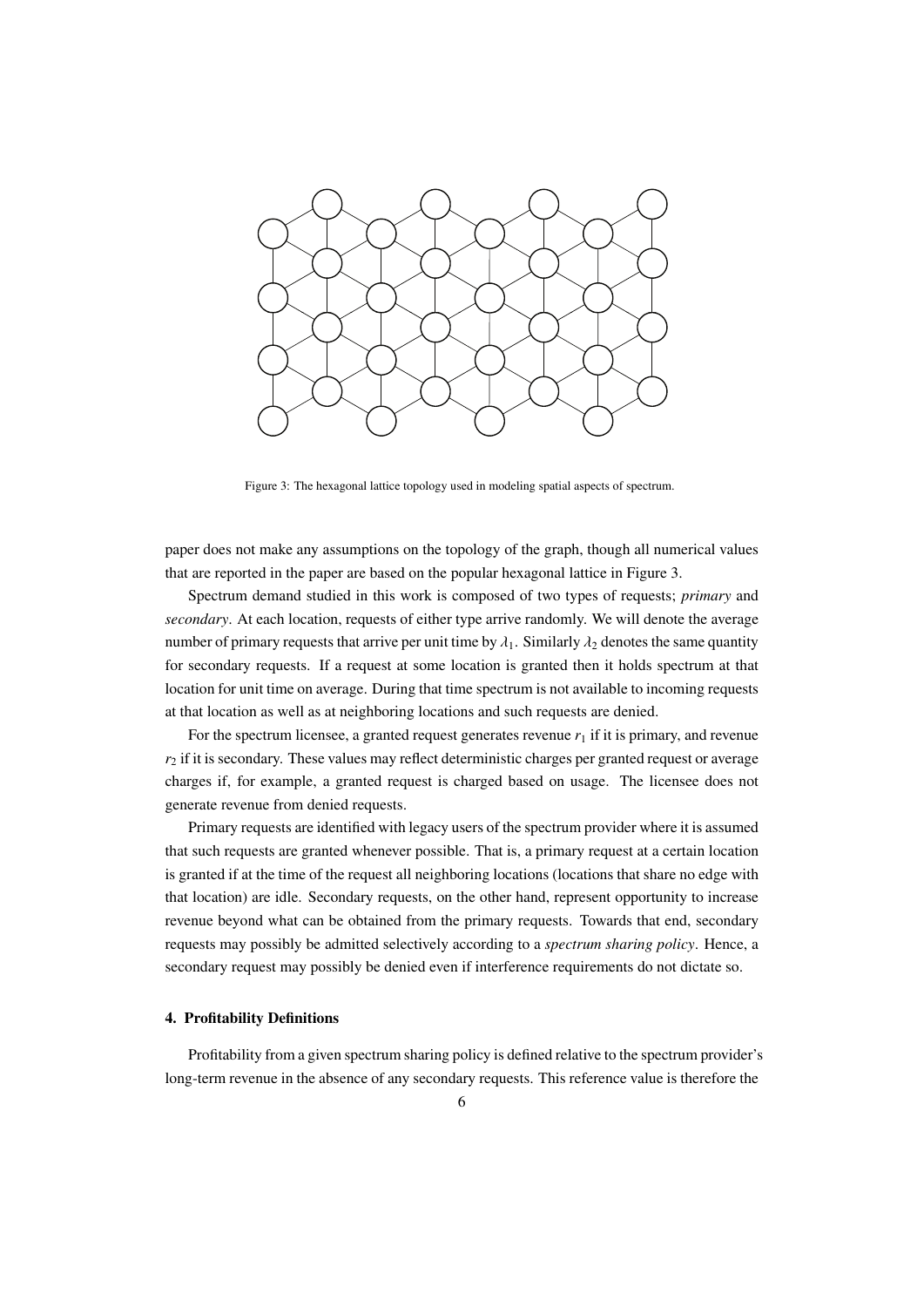

Figure 4: Graphical illustration of profitability for a generic spectrum sharing policy: Price *r* yields positive profit under the solid demand curve, but not under the dashed demand curve.

revenue of what is called a *lock-out policy* that flatly rejects all secondary requests. For a spectrum sharing policy to be profitable, revenue of the policy should exceed the revenue obtained using the lockout policy.

Since long-term revenues are likely to increase without bound with increasing term duration, it is more convenient to work with the rate of revenue generation per unit time. In this context, the parameters that determine the rate at which the lock-out policy generates revenue in the longterm are primary demand and primary price.

Revenue rate from a given sharing policy is the aggregate rate of revenue from primary and secondary requests. An increase in spectrum demand due to accommodating secondary requests does not necessarily imply an improvement in revenue. Whether such an improvement arises under a given spectrum sharing policy may depend on the raised secondary demand.

The illustration of Fig. 4 helps clarify the generic relationship between profitability and demand curve. The horizontal and vertical axes of the figure respectively represent the stipulated prices and corresponding demand for secondary spectrum use. Not all price-demand pairs necessarily guarantee profit since occupancy of spectrum by secondary users may potentially prevent revenue from primary use. Thus, for a given secondary access policy, only a subset of secondary price-demand pairs generate positive profit for the licensee. We refer to this subset as the *profitability region* of secondary spectrum use.

At the boundary of the profitability region, the revenue generated from secondary access balances the opportunity cost due to forfeited access rights; in turn the profit is zero. The net effect is typically revenue loss in the remaining portion of the price-demand plane. If the demand curve intersects the profitability region, then the policy yields profit provided that secondary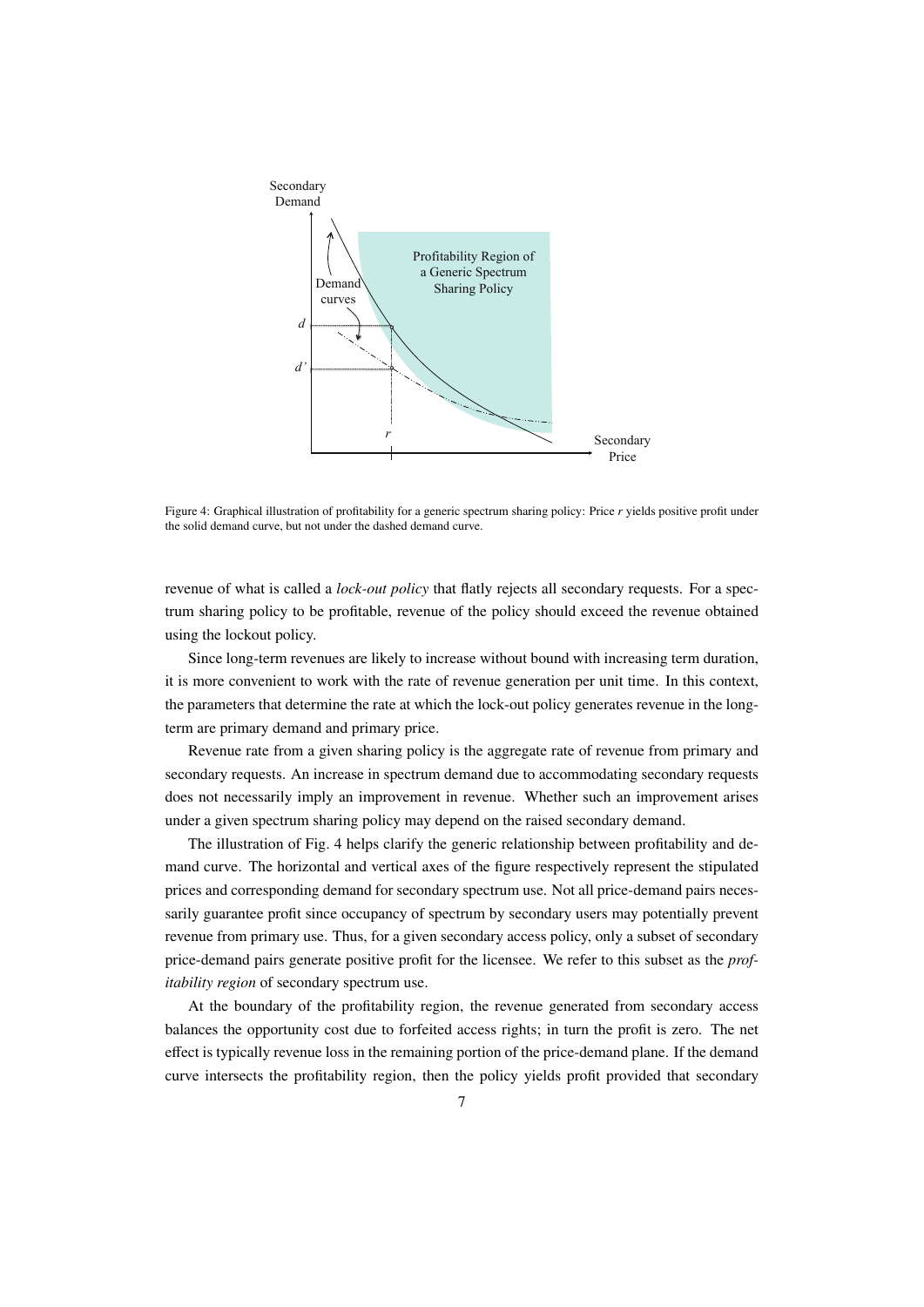access is priced in a way to render the operating point in that region. A range of such prices is illustrated in Fig. 4. It is evident that this range generally depends on the demand curve. For example, for the hypothetical policy of this figure the price *r* is profitable under the solid demand curve, but not under the dashed demand curve.

In this context, we define the *full profitability region* as the secondary price-demand pairs  $(r_2, \lambda_2)$  for which there exists some spectrum sharing policy that is profitable. Some reflection verifies that this region is the union of profitability regions of all possible spectrum sharing policies. Interestingly, as will be argued in Section 5, there is a single policy that is profitable for all such price-demand pairs.

# 5. Profitability of Coordinated Commons

In principle, full profitability region would be identified by listing all possible spectrum sharing policies and by taking the union of their profitability regions. Such a task is evidently intractable but one can instead adopt the so-called *policy improvement* optimization technique as a succinct alternative [16]. Policy improvement is a generic iterative technique to solve dynamic optimization problems. It is based on an arbitrary reference policy with known performance, and it seeks an optimal decision to be applied at each state of the network, under the assumption that the reference policy will be followed beyond that decision. Such binding of a decision for each state amounts to a policy. It turns out that that policy is strictly better than the reference policy unless the reference policy is optimal.

While our goal here is not maximization of an objective function, policy improvement can be used to seek a spectrum sharing policy that is strictly better than the lock-out policy in terms of revenue. Existence of such a policy would generally depend on the considered secondary price and demand; and whenever it exists we declare the pair as a point within the profitability region.

Application of policy improvement to the present setting [15] yields that at each network state there is a separate threshold value for each location such that if secondary price exceeds this threshold then it is better to accept the secondary request at that location than rejecting it. Otherwise the request should be rejected. Interestingly, the threshold does not depend on the intensity of secondary requests, i.e. the secondary demand. Since all secondary requests are charged the same, the minimum of these thresholds, call it *r* ∗ , determines the a full profitability region: If secondary price  $r_2$  chosen such that  $r_2 < r^*$  then under no situation accepting a secondary request is better than rejecting it. Hence the lockout policy is optimal for such prices. But if  $r_2 > r^*$  then there is at least one situation for which accepting a secondary request is better; therefore the lockout policy can be improved and by definition the improved policy is profitable.

The full profitability region can be characterized as in Figure 5. This region is delineated by a straight line defined by the horizontal intercept  $r^*$ . Hence if  $r_2 > r^*$  then profitability is guaranteed for any value of secondary demand  $\lambda_2$  as long as  $\lambda_2 > 0$ . Clearly if no secondary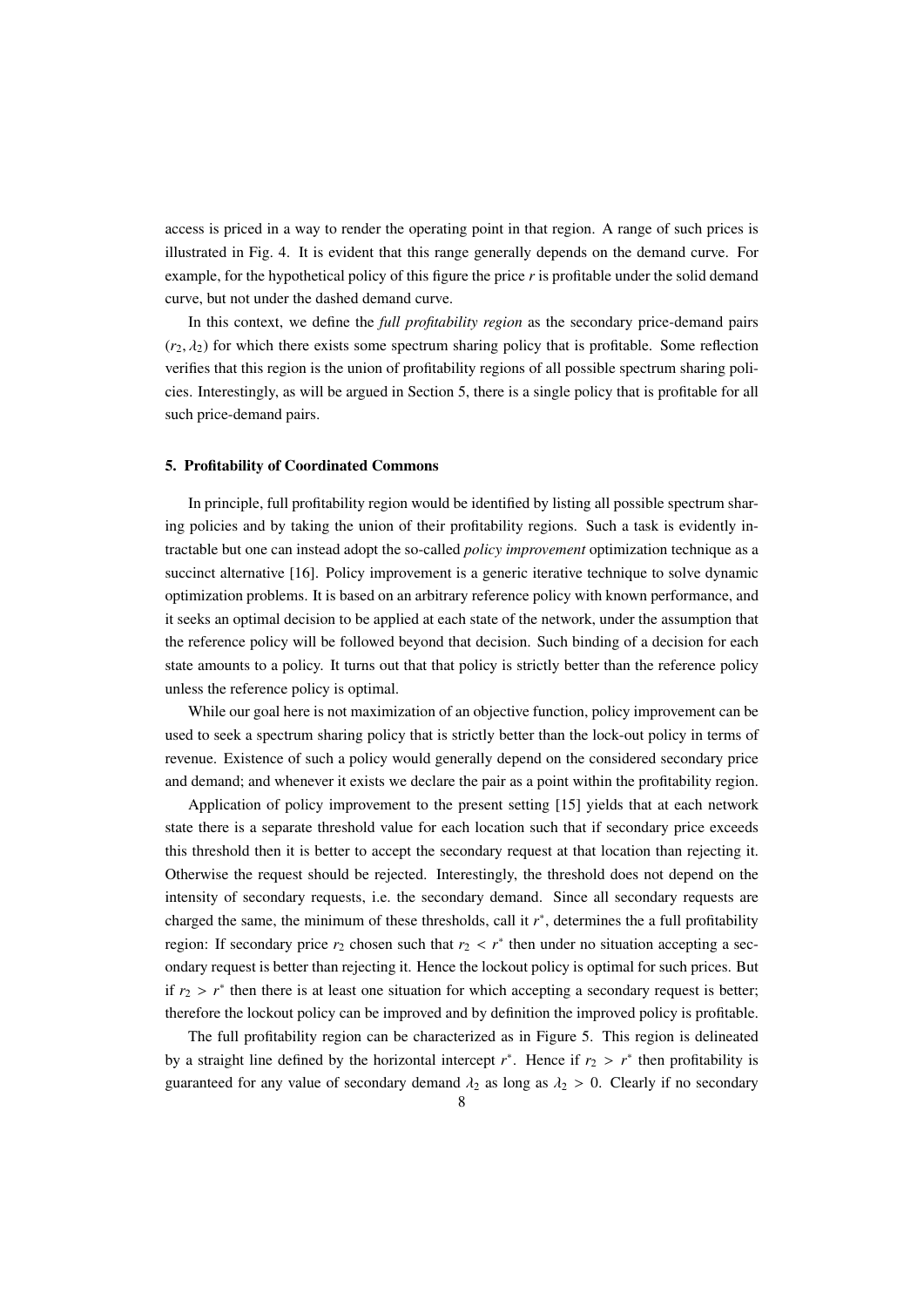

Normalized Secondary Price  $(r_2/r_1)$ 

Figure 5: Graphical illustration of full profitability region. If secondary demand is below *r* ∗ then there exists no profitable sharing policy. Conversely, there is a spectrum sharing policy that is profitable for any price above *r* ∗ so long as the price generates demand.

demand exists then all policies yield the same revenue as the lockout policy, but in that case generating demand by lowering the secondary price only incurs loss.

There are two practical impediments to realizing the full profitability region of spectrum sharing. The first issue is computational: To give a concrete example, computing the secondary price threshold and the policy that achieves the full profitability in the spatial model of Figure 3 requires inverting a matrix of dimension roughly 200K×200K. The second issue is operational and concerns dynamic requirements of the profitable policy. As described above, in order to admit or reject a secondary request, such a policy may require the entire instantaneous state of the network. Since each location in a network has requests and terminations, the entire network state changes fast. Hence availability of the entire instantaneous network state at any instant of time is unrealistic. This limitation is profound and motivates profitability analysis of practical policies that rely on local information to make decisions at each location.

#### 6. Profitability of Uncoordinated Commons

In the uncoordinated private commons regime there are no additional admittance criteria on secondary users except for avoiding interference with existing users at the time of the request. Hence, primary and secondary requests are treated equally. This is the model adopted, for example, in accessing the ISM bands. In this model primary and secondary users differ only due to the revenue they generate, i.e.  $r_1, r_2$ . A fraction  $\lambda_1/(\lambda_1 + \lambda_2)$  of the aggregate requests are primary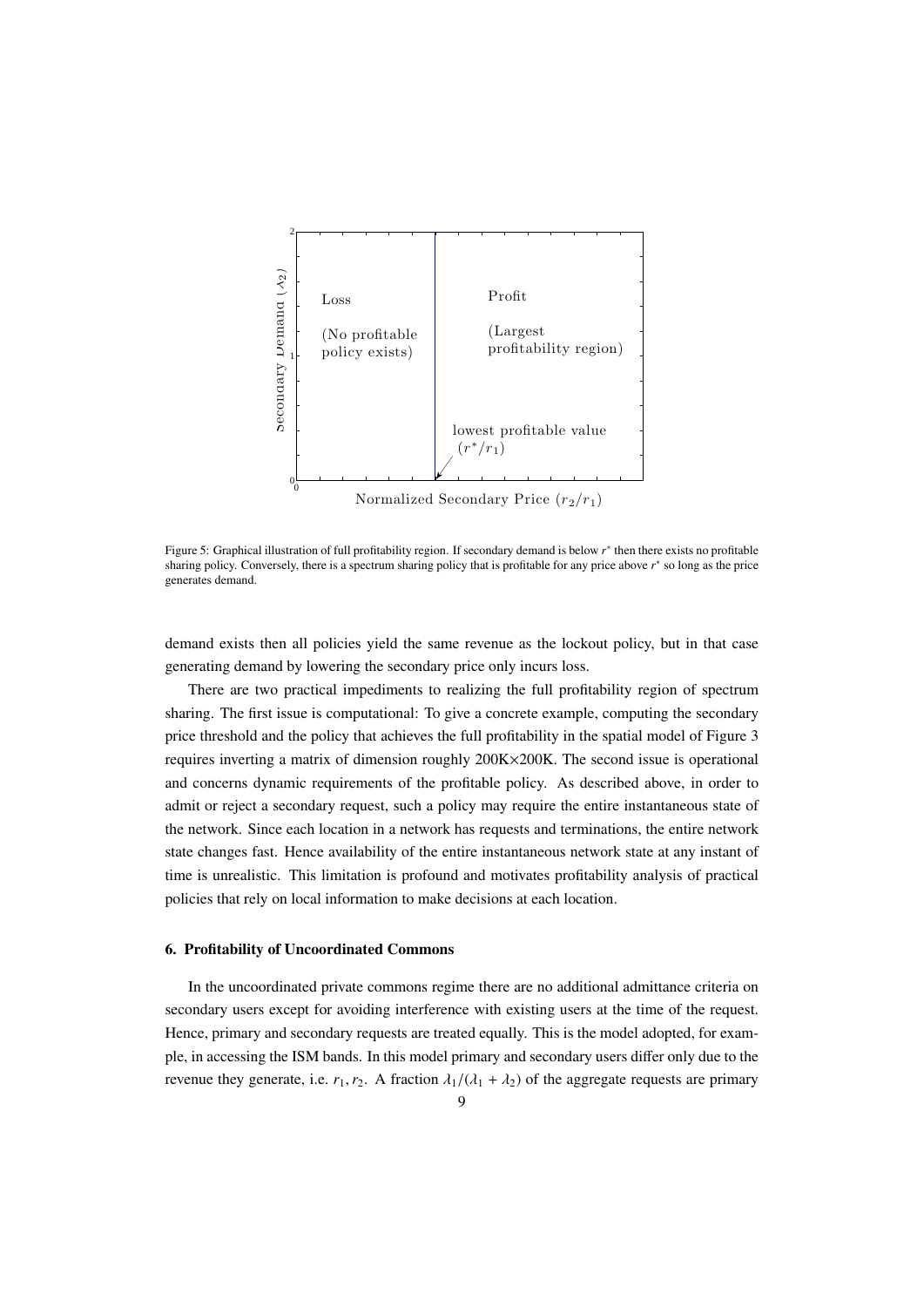

Normalized Secondary Price  $(r_2/r_1)$ 

Figure 6: Profitability region of uncoordinated private commons with primary demand  $\lambda_1 = 0.1$  in the hexagonal lattice topology of Figure 3.

and pay  $r_1$  units if accepted; and fraction  $\lambda_2/(\lambda_1 + \lambda_2)$  are secondary and pay  $r_2$  upon accessing spectrum.

The revenue of the uncoordinated commons is the same as the lockout policy, but when the demand is  $\lambda_1 + \lambda_2$  (rather than  $\lambda_1$ ) and the revenue per-accepted request is

$$
r_1\frac{\lambda_1}{\lambda_1+\lambda_2}+r_2\frac{\lambda_2}{\lambda_1+\lambda_2}
$$

(rather than  $r_1$ ). Hence the two policies can be compared relatively easily, and profitability conditions can be recovered.

Profitability region of uncoordinated private commons is delineated by secondary pricedemand points that render secondary demand neutral in terms of profit (i.e., revenue rate from uncoordinated access is equal to the rate from the lockout policy). Such points comprise what we refer to as *profitability curve*. Fig. 6 illustrates the profitability region for the hexagonal lattice topology of Fig. 3 with primary demand  $\lambda_1 = 0.1$ . Here the secondary price is normalized and what is plotted is in fact the ratio of the secondary price  $r_2$  to primary price  $r_1$ . The maximum neutral price is 0.3135 and it occurs at  $\lambda_2 \approx 0$ . Thus, 31.35% of the primary price is a critical secondary price that is insensitive to secondary demand. Namely, if a price is chosen higher than the critical price, then the uncoordinated commons model is profitable as long as the selected price generates demand.

This profitability curve also has a minimum value 0.1769, which occurs in the limit as  $\lambda_2$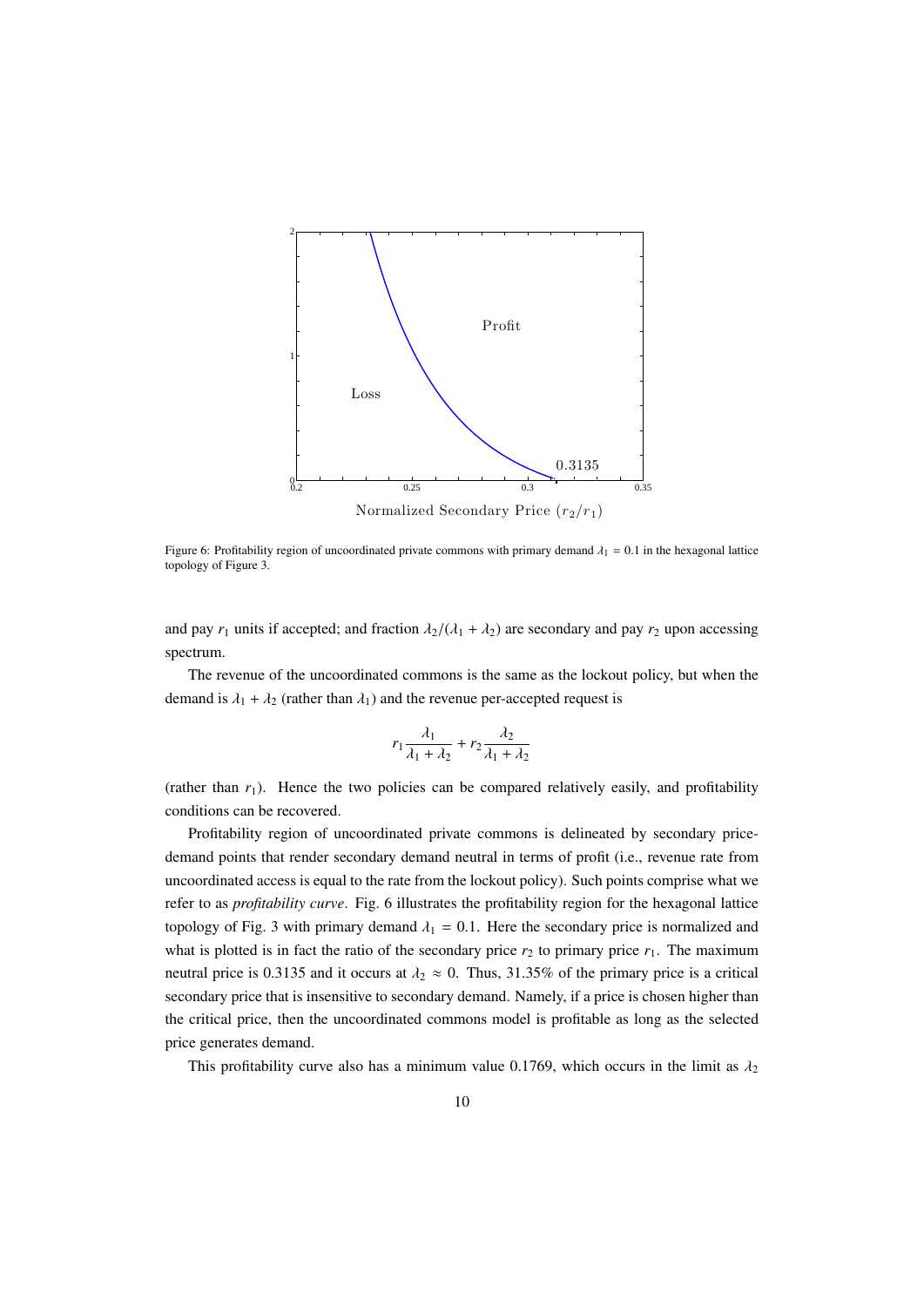becomes very large. This implies that any secondary price less than 17.69% of the primary price is guaranteed to incur revenue loss, provided that it generates demand. Profitability of normalized secondary price values between 0.1769 and 0.3135 depends on the underlying demand curve.

## *6.1. Protecting the primary demand*

In some situations, such as providing secondary service opportunistically in a cellular network, it may be desirable to enhance the revenue while maintaining a certain quality of service level for the primary users. For example, the licensee may aim to grant at least 95% of voice call requests by primary users. Depending on the underlying demand curve the generated secondary demand  $\lambda_2$  may be too large to maintain such a constraint. While the uncoordinated model is appealing due to its simplicity it does not support sustaining any service level guarantees for primary users. However a mild overlay policy may be adopted to achieve such guarantees without making any significant sacrifice from simplicity. Namely, the licensee may choose to thin the secondary traffic by declining a fraction of secondary requests upfront, before admitting to the uncoordinated access regime. If thinning is applied uniformly over the locations then the overall effect is to reduce  $\lambda_2$  to an appropriate value so that primary users are protected. Since the secondary price is not altered, positive profit remains guaranteed as long as this reduced demand value is positive. If the service level constraint is satisfied by a comfortable margin under the lock-out policy, then there is a positive  $\lambda_2$  such that it is still satisfied after inclusion of secondary demand; and therefore a window of opportunity to profit from secondary spectrum provision while sustaining service level for primary users.

## *6.2. Larger prices*

It is possible to find other price thresholds that provide the same profitability guarantee as those characterized in the paper. Perhaps an immediate example for such threshold would be the primary price  $r_1$ . However, these latter thresholds are overly conservative. The thresholds in Sections 5 and 6 in fact identify the *smallest* profitable prices possible. This property is important since strict profitability relies on existence of demand, and if the threshold price does not generate demand then neither would a higher price. In other words, artificially inflating secondary price may raise no demand at all and it may thereby preclude profitability.

# 7. Further Enhancements: Iterative Spectrum Offerings

The insensitivity of the profit to secondary demand can be leveraged to increase the revenue further, without knowledge of the demand curve. This can be achieved by offering spectrum in rounds according to the following approach:

Consider a spectrum offering for secondary access at a price that exceeds the critical secondary price. Thus, this price is profitable for any secondary demand. To avoid any trivialities it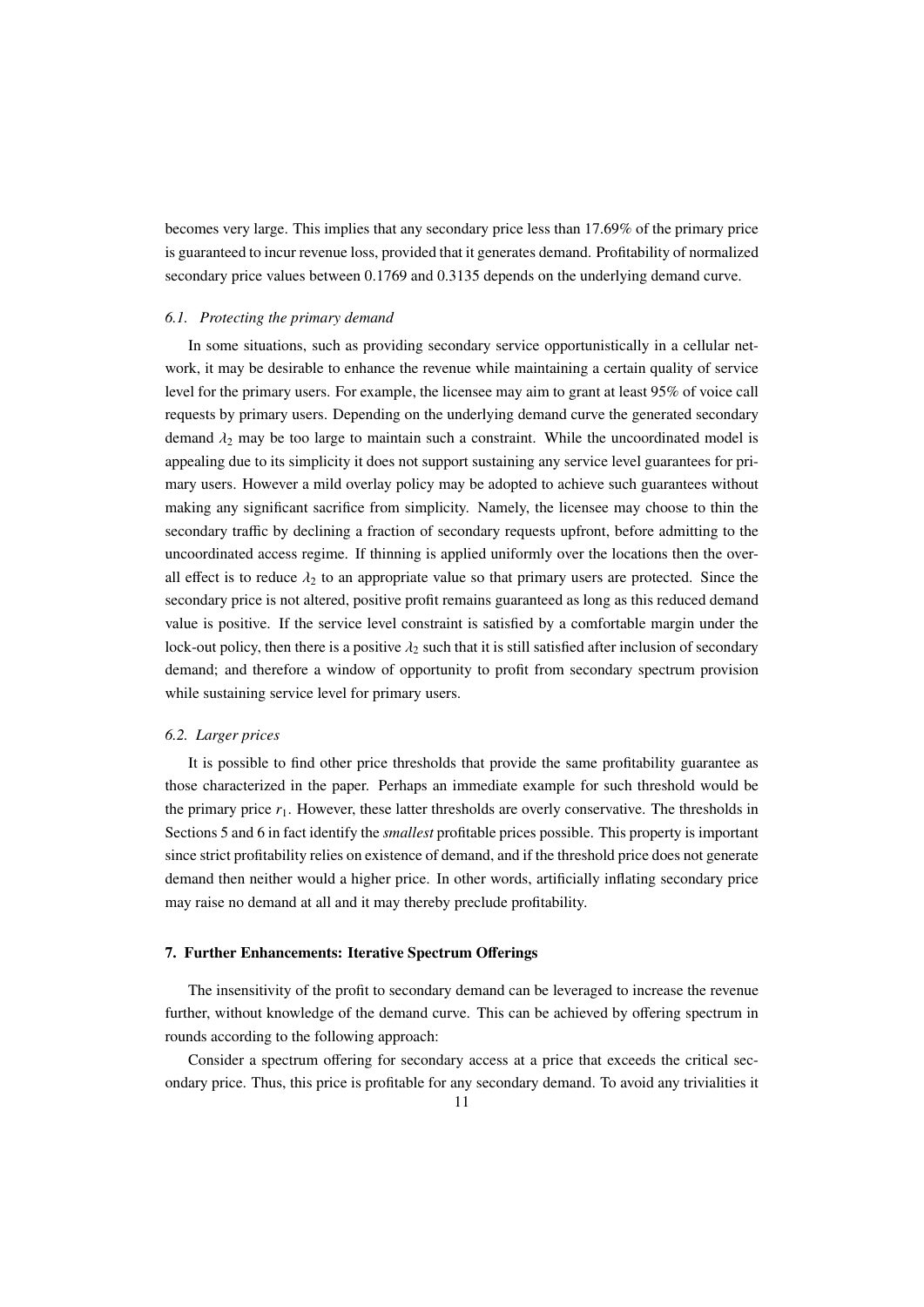

Figure 7: A block diagram for the iterative procedure to enhance the profit. The goal of the procedure is to raise further demand at each iteration while maintaining strict guarantees on profitability.

is implicitly assumed that such a price generates strictly positive demand  $\lambda_2 > 0$ . Although rate of secondary demand is unknown prior to the offering it can be measured once spectrum sharing takes place; hence both primary and secondary demand rates are known to the licensee *after* the offering. The new request rate becomes  $\lambda_1 + \lambda_2$  after this offering and the average revenue per request becomes  $\frac{r_1 \lambda_1 + r_2 \lambda_2}{\lambda_1 + \lambda_2}$ .

Now consider a second offering in which these values can be interpreted as primary load and primary revenue, respectively. This interpretation leads to a new secondary price for the new primary parameters; and in turn to a new value for critical secondary price for profitability. This second offering may be subject to a different demand curve since part of the potential demand is already collected at the first offering. Yet if the price is chosen above the critical then the new offering is guaranteed increase the revenue if it generates demand, and it will have no adverse effect on the revenue otherwise.

Following the second offering the spectrum will be carrying (i) primary demand at rate  $\lambda_1$  and price  $r_1$ , (ii) secondary demand at rate  $\lambda_2$  and price  $r_2$  after the first offering, and (iii) additional secondary demand at rate  $\lambda_2^{(2)}$  $r_2^{(2)}$  and price  $r_2^{(2)}$  $\frac{1}{2}$  after the second offering. New values of total demand and average per-request revenue can be easily calculated and adopted in the next iteration of the same procedure. At each iteration revenue is enhanced further if the offering raises additional demand. A block diagram of this approach is given in Fig. 7.

Revenue values for several rounds of spectrum offerings are given in Figure 8(a) for the hexagonal lattice topology in Fig. 3. The demand curve for this example is modeled as illustrated in Figure 8(b) where positive demand is generated for prices in the range  $(0, 1)$ . In the first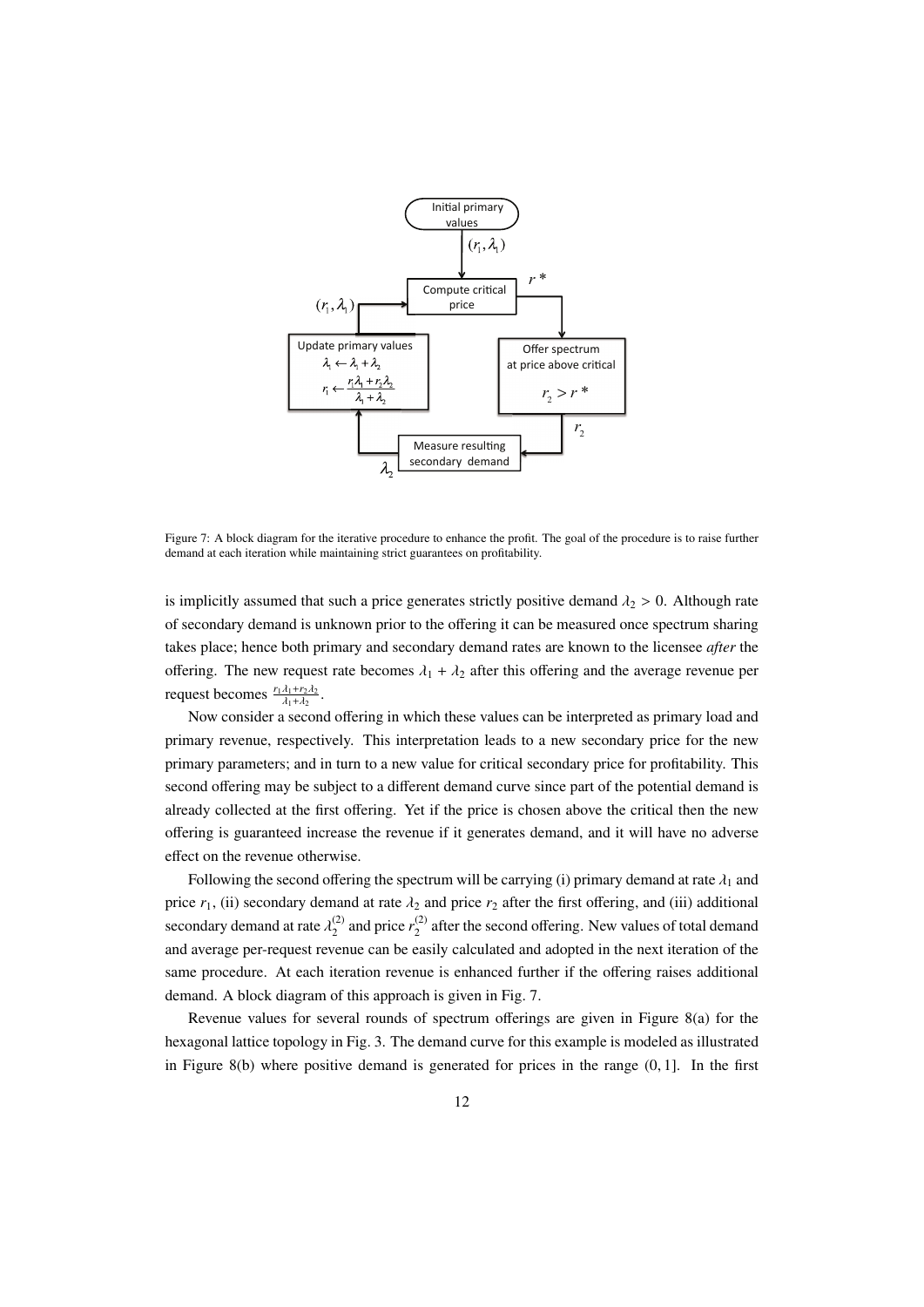iteration, demand is composed of users whom the value of spectrum access exceeds  $r_2^{(1)}$  $\frac{1}{2}$ . These users are cleared during the first round as shown in Figure 8(c). Thus, in the second round users for whom spectrum value is between  $r_2^{(1)}$  $r_2^{(1)}$  and  $r_2^{(2)}$  $_2^{(2)}$  are going to access spectrum as shown in Figure 8(d). More and more users are going to be cleared at each iteration until the price offered generated no demand; i.e., no users left who value spectrum beyond that price which is found here to be 0.361.

## 8. Conclusion

The paper studies profitability from dynamic spectrum provision in private commons. The analysis in the paper is aimed to quantify the opportunity cost endured by the licensee from sharing spectrum; i.e., lost revenue due to the primary demand that could be serviced in the absence of the original access. The paper discusses complexities of evaluating this quantity that stem from (i) spatio-temporal effect of interference and (ii) lack of knowledge of price-demand relationships. In this regard, the paper suggests pricing guidelines for balancing the opportunity cost. In particular, the paper shows that, for both the coordinated and the uncoordinated regimes, a price threshold can be specified to guarantee profitability regardless of the demand it generates. It is argued that the threshold price of coordinated commons is substantially smaller but entails complex management. Finally, the paper devises a technique for revenue improvement via iterative offerings.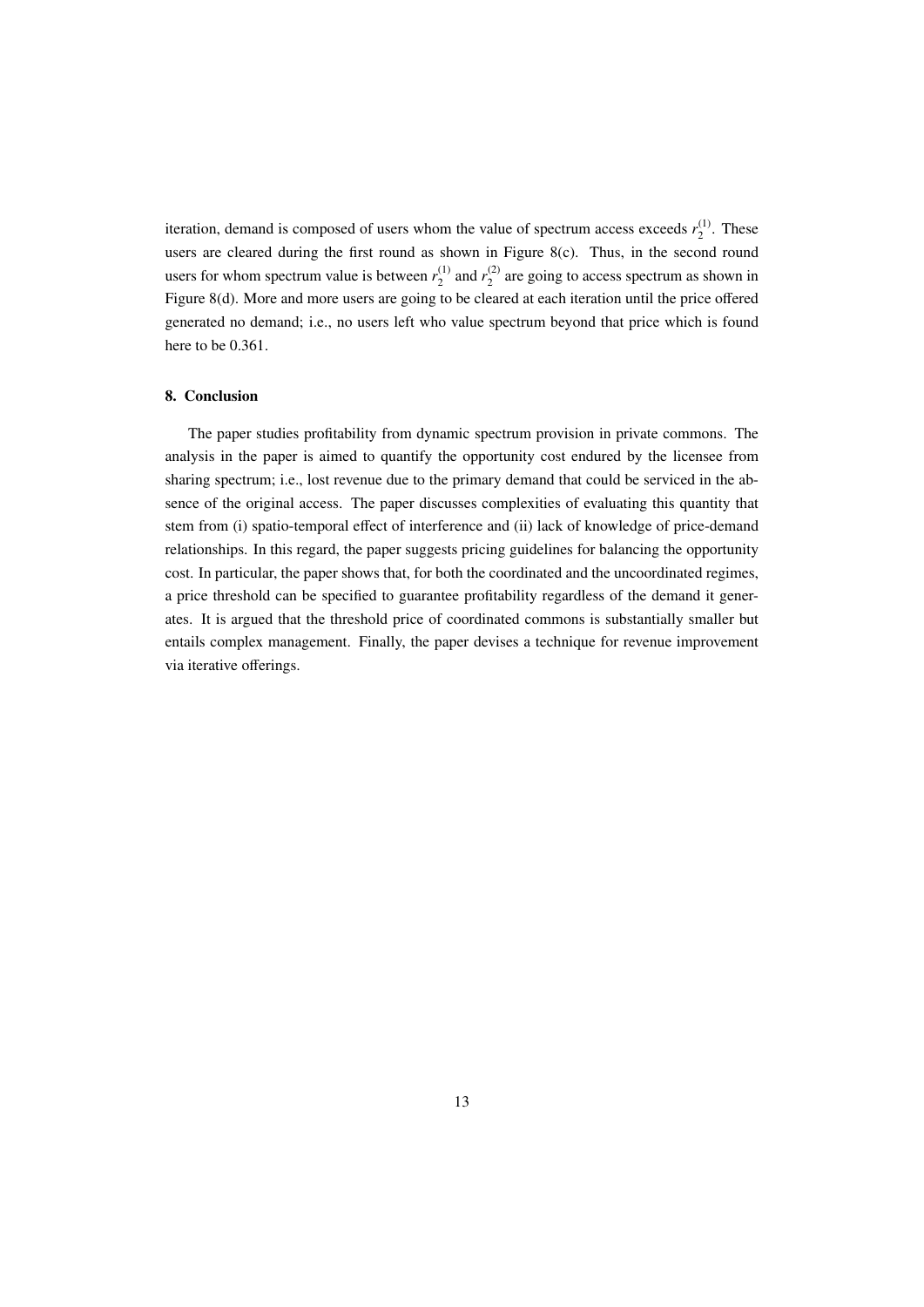|                            | Round $k$ |        |        |        |
|----------------------------|-----------|--------|--------|--------|
|                            |           |        |        |        |
| price $r_2^{(k)}$          | 0.3762    | 0.3612 | 0.3610 | 0.3610 |
| demand $\lambda_{2}^{(k)}$ | 0.6238    | 0.0150 | 0.0002 |        |
| overall revenue            | 2.6819    | 2.6891 | 2.6892 | 2.6892 |

(a) Secondary price, demand, and revenue at different rounds of spectrum offering for the 32-node graph in Fig. 3. In obtaining the numerical values the primary price-demand values are taken as  $r_1 = 1$ ,  $\lambda_1 = 0.1$ ; consequently the reference revenue for profitability is  $R_{LO} = 2.1227$ .



(b) Demand curve for secondary spectrum access used in obtaining the results in Figure 8(a).



(c) Users who value spectrum more than  $r_2^{(1)}$  are cleared after the first offering of spectrum. (d) Users who value spectrum between  $r_2^{(1)}$  and  $r_2^{(2)}$  are cleared after the second offering of spectrum.



# References

[1] Federal Communications Commission, "Promoting efficient use of spectrum through elimination of barriers to the development of secondary markets," Second Report and Order, Order on Reconsideration, and Second Further